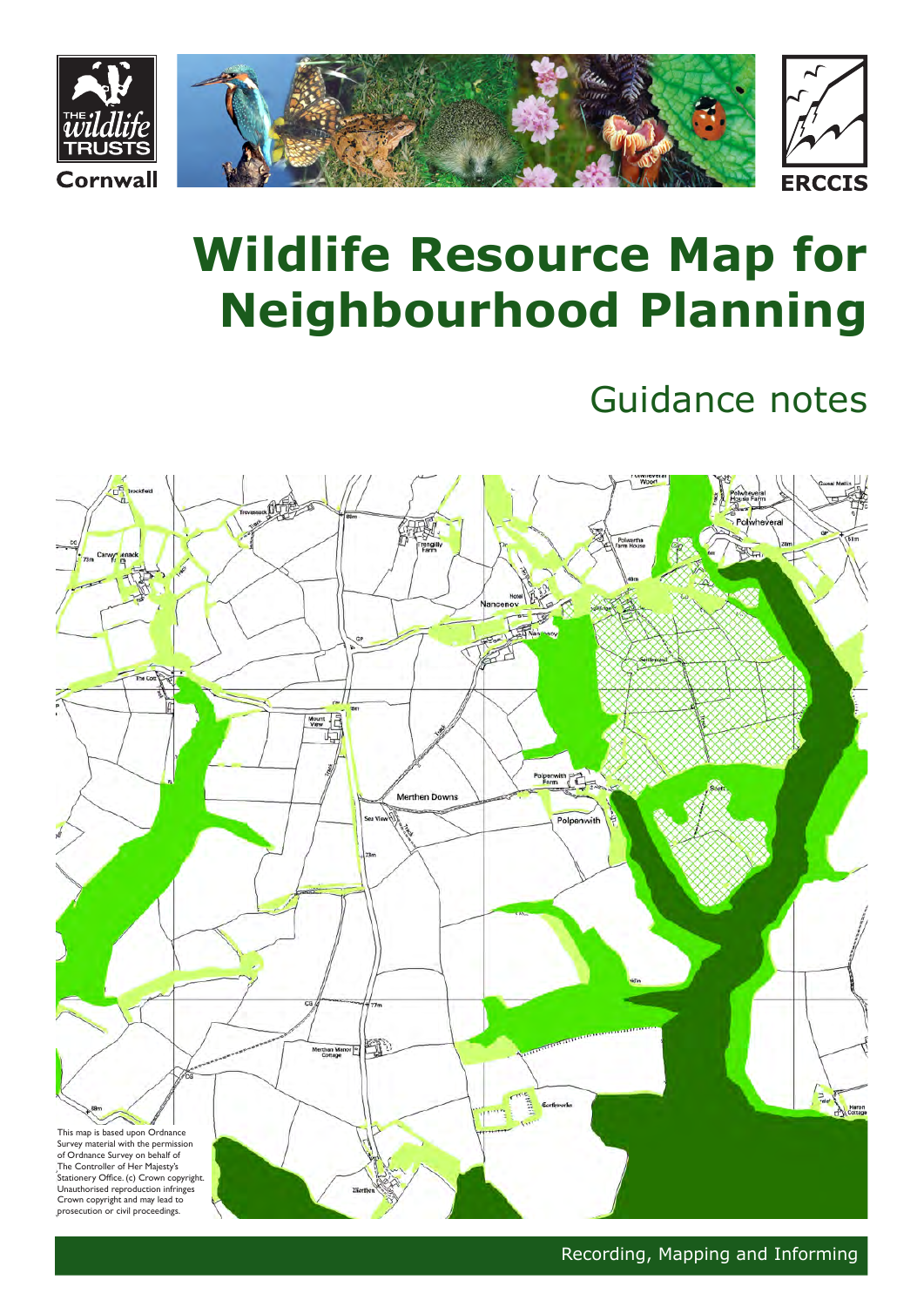## **1 Introduction**

**Any development, from a loft conversion to a housing estate has the potential to affect wildlife. By wildlife we mean the whole range of plants and animals found in Cornwall (also referred to as biodiversity). Sites that are important for their geology can also be affected. The information below will enable you to site development where the impacts on wildlife will be minimal. Good design can further reduce impacts and can even enhance your area for wildlife.**

### **2 Background information**

#### **2.1 Sites important for wildlife**

There are several designations that cover sites of wildlife and geological value in Cornwall. These include sites with international and national statutory designation and local non-statutory designation and are shown on your map. **The best practice approach is to avoid locating development on designated sites.** 

#### Your map shows:

**Statutory designations** in **dark green**; Special Protection Areas (SPA), Special Areas of Conservation (SAC), Sites of Special Scientific Interest (SSSI) and National Nature Reserves (NNR).

**Non-statutory designations** in **midgreen**; County Wildlife Sites (CWS) and County Geological Sites (GGS).

#### **Semi-natural habitat** in **light green**.

This reflects the hierarchy of protection as laid out in the National Planning Policy Framework. Areas of land that we know are owned or managed by conservation organisations are also shown for your information.

Designated sites generally contain **seminatural habitats**; these are areas which are not highly modified for example; rough grassland, woodland, traditional orchards, scrub, Cornish hedges, marshes and ponds, heathland, coastal habitats and old quarries and mine sites. Semi-natural habitats provide food and shelter for plants and animals, so tend to be richer in species than other areas. Some areas of semi-natural

habitat are designated as **Biodiversity Action Plan (BAP) habitats** which are recognised nationally as being important for wildlife. However, many areas of seminatural habitat lie outside designated areas and are not classed as BAP habitat. These areas are nonetheless important for the plant and animal species they contain and as a link between other areas important for wildlife. Ideally **development will be sited to avoid areas of semi-natural habitat.** 

#### **What about the white areas?**

The areas shown white on the map will still have wildlife issues associated with them, as explained in section 2.2 below. Your map gives an indication of where the most sensitive wildlife areas are located. When looking at the white areas with a view to allocating land for development you will need to consider all the other planning issues such as historic environment, landscape, transport, flood risk, land stability and contamination.

#### **How you can use your local knowledge to add to the map**

The semi-natural habitat information on your map is derived from aerial photographs, for this reason it is worth you **checking this information on the ground** as there may be patches of seminatural habitat that have been missed.

Please note that **Cornish hedges** are not generally mapped.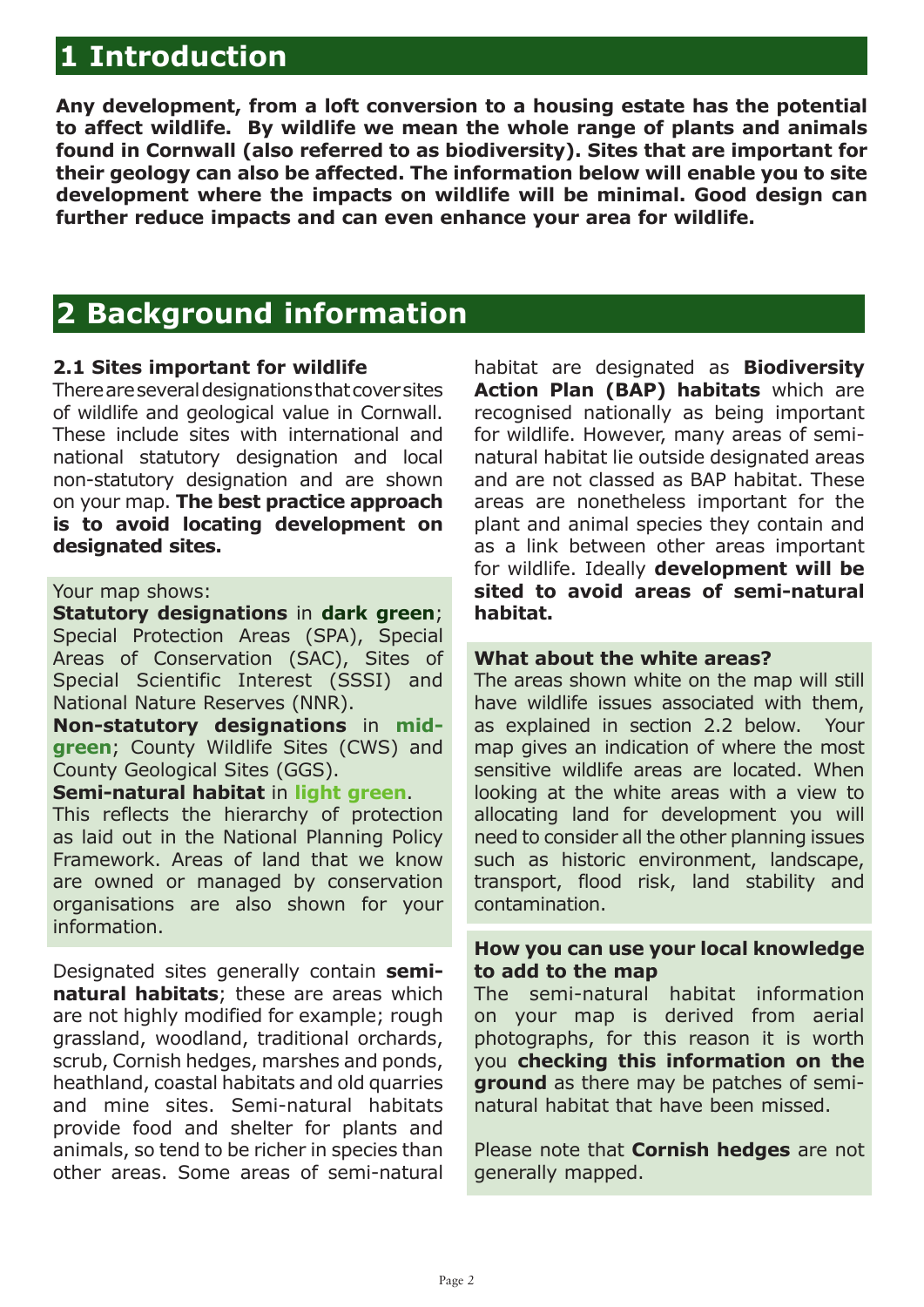You may have people in the Parish who can add information to the map. For example, surveys of Cornish hedges may highlight particular stretches that are very important for wildlife due to their function of linking areas of semi-natural habitats, their structure, age or the animal and plant species they contain. You may then decide not to allocate land adjacent to these hedges, or insist on them being buffered and that only existing gateways be used.

#### **2.2 Wildlife species**

There is a whole range of animal and plant species in Cornwall that are protected under national and/or international species protection legislation. Designated sites and other areas of semi-natural habitat are particularly rich in protected species but protected species are also often found outside designated sites. There are many other species which have no legal protection and a best practice approach would be to aim to enhance wildlife generally as part of a development, not just protected species.

The protected species groups that are particularly relevant to development in Cornwall are:

**Bats** are present across the county and have international protection. They feed on insects so are more likely to be found where there is **semi-natural habitat**. Bats also use linear features such as hedges and streams as navigation routes to travel to and from feeding areas and summer and winter roost sites. A whole range of **buildings and structures** can be used for breeding roosts and hibernation roosts. Bats are affected indirectly by **lighting associated with new developments** and some will desert roosts and foraging areas when there is light pollution.

**Dormice** are generally found throughout Cornwall but with a concentration in **central and eastern Cornwall**, they are particularly associated with woodland, scrub and hedge habitats, especially old or ancient boundaries.

**Otters** are present across the county associated with **rivers and streams** and have international protection. Otters will cross roads where their passage is blocked by culverts or flooding under bridges.

**Badgers** have national protection. They are found across the county in many habitats, they are **often affected by developments**. A licence is required if badgers are likely to be disturbed as part of a development.

**Birds** have differing levels of protection depending on the species. They must **not be disturbed during the nesting season** from early spring through the summer. New developments can include enhancements for birds such as nesting sites and appropriate planting schemes. In winter birds can congregate in large numbers on agricultural grassland that has **no designation and little seminatural habitat.**

**Amphibians and reptiles** are generally associated with **semi-natural habitats and gardens**. Some amphibians and all reptiles have some protection. Careful site selection can minimise impacts. Hibernation sites are important in the winter months.

**Rare and protected insects and other invertebrates** are generally associated with designated sites and semi-natural habitats so **impacts can often be avoided by careful site selection**.

**Flowering plants, fungi, lichens, liverworts, mosses and stoneworts.** Many species in these groups are protected but these are **generally associated with designated sites and semi-natural habitats** so impacts can often be avoided by careful site selection.

In addition, **non-native invasive species**  such as **Japanese knotweed, giant hogweed** and **Himalayan balsam** may be present and are likely to have a cost implication for developers since they may